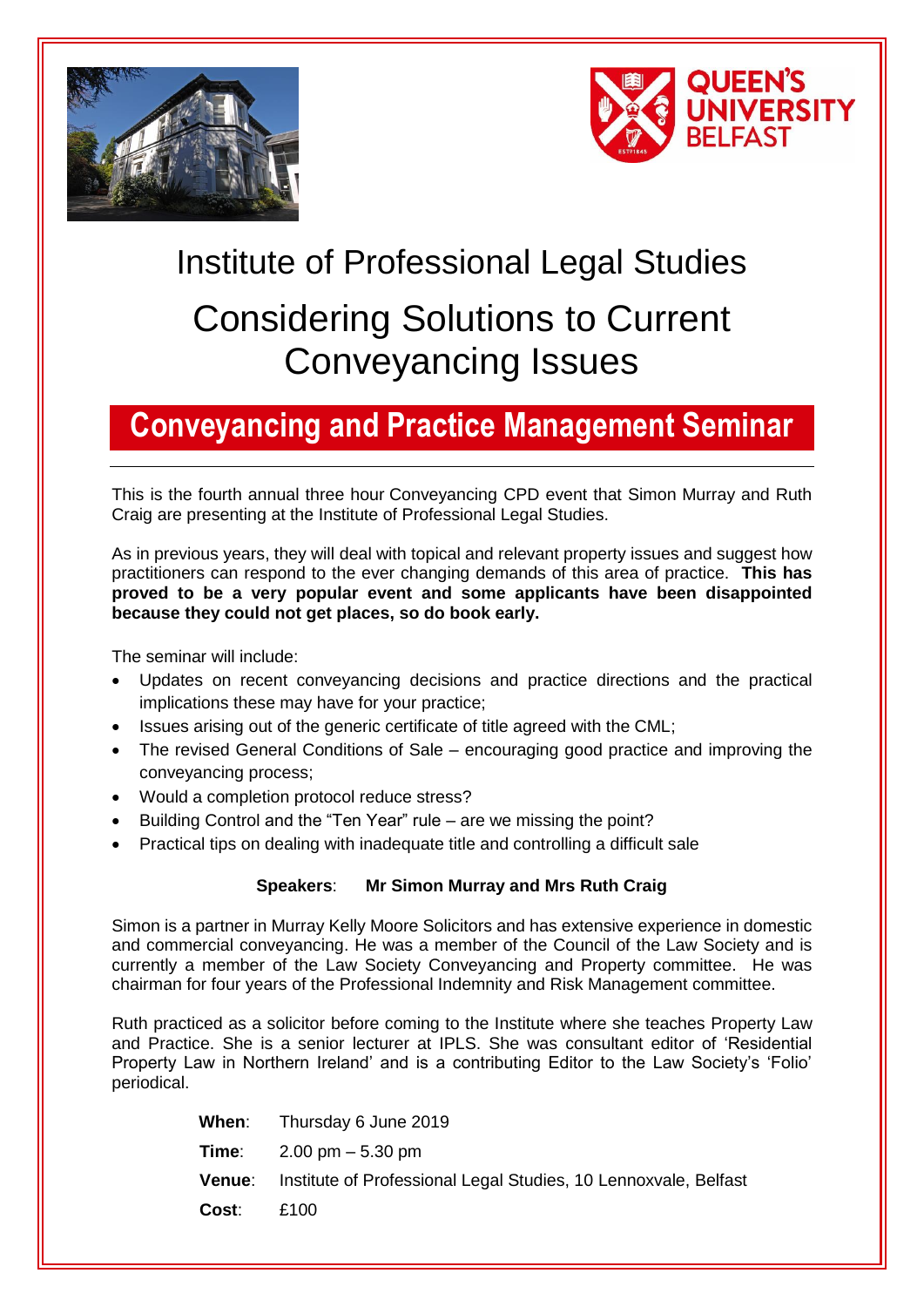**3 CPD hours will be awarded for attendance at this Seminar. These hours will meet the three hour compulsory conveyancing CPD requirement for conveyancing solicitors and also the compulsory practice management CPD requirement.** 

**Booking form and cheques, made payable to QUEEN'S UNIVERSITY BELFAST, should be sent to Ms Claire Armstrong, Institute of Professional Legal Studies, 10 Lennoxvale, Belfast, BT9 5BY. Tel. No. 028 90 97 5699 or c.a.armstrong@qub.ac.uk** 

**Closing Date for applications: Thursday 30 May 2019**

**Applications will be taken on a first-come first-served basis**